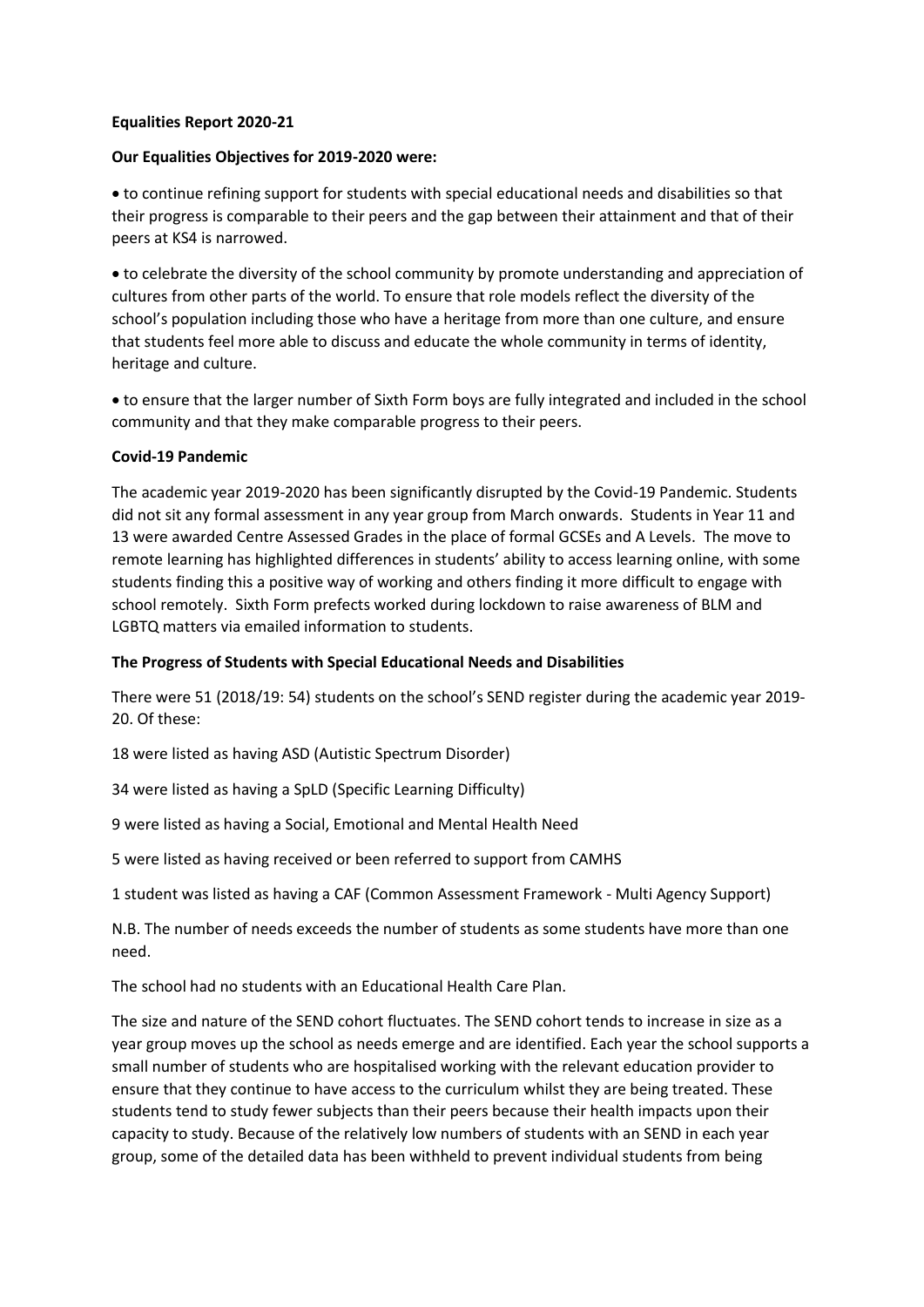identified. Students with an SEND tend to benefit from Exam Access Arrangements to support them in formal assessments.

# **The Progress of Students with a SEND**

Students with an SEND in Year 13 had a slightly lower average points score than their peers without a SEND (40.35 as opposed to 44.49). However, the VA score for SEND students was 0.20 in line with the VA score for the whole cohort. The average grade for both those with and without an SEND was B. It is pleasing that the overall progress for SEND students is broadly in line with those without and SEN, and that they have equalled attainment levels. The value-added figure indicates that the SEND group made very good progress relative to their starting point. They made similar progress to the rest of their peer group. This suggests that the support measures for the individuals who made up this group were effective. The school supported individual students helping them to manage their workload, adjusting their curriculum and improving their study skills as required. In addition, students benefitted from EAA throughout their A level study, and increased support from the Sixth Form Pastoral team.

In year 11 the average grade of the cohort was grade 8C, with 50% of the SEND cohort achieving an average 7A. The small number of students in this cohort make it difficult to identify a pattern of performance, all students took 8 or more GCSEs.

As stated above, there have been no formal assessments in Years 7 to 10 nor in Year 12. While working remotely teaching staff have been carefully monitoring all students' engagement with work set, and participation in live lessons, delivered via Microsoft Teams. SLT have also monitored those students who did not engage with remote learning in a wide range of subjects and have offered relevant support. The SENDCO, Boost and Pastoral teams have maintained regular contact with all students on the SEND register to support their learning throughout the duration of the school closure.

Improving attendance continues to be a key strand of the work to improve the outcomes of the SEND group.

### **Conclusion**

Preventing the attainment gap from widening in Key Stage 4 by adjusting the curriculum and providing more, early individual and small group support where possible, as well as monitoring and improving the attendance of SEND students in the Sixth Form are crucial in terms of closing attainment gap (as measured by average grade) for SEND students. 13 students are listed as having an SEN in the new Year 13 and close monitoring and early intervention with support from the Sixth Form team and Learning Mentor will be key. The attainment and progress of all SEND students should remain a focus for the academic year 2019-20, while working within social distancing measures in place.

### **To celebrate the diversity of the school community**

The diversity of the school community is reflected and celebrated in the curriculum, for example English teachers are required to ensure that they teach 'seminal world literature', form staff and others delivering PHSE are required to teach about 'diverse national, regional, religious and ethnic identities in the United Kingdom and the need for mutual respect and understanding', and History teachers are required to explore at least one significant society or issue in world history. This filters through into GCSE and A level courses e.g. A level language courses have a unit that focuses specifically on diversity issues.